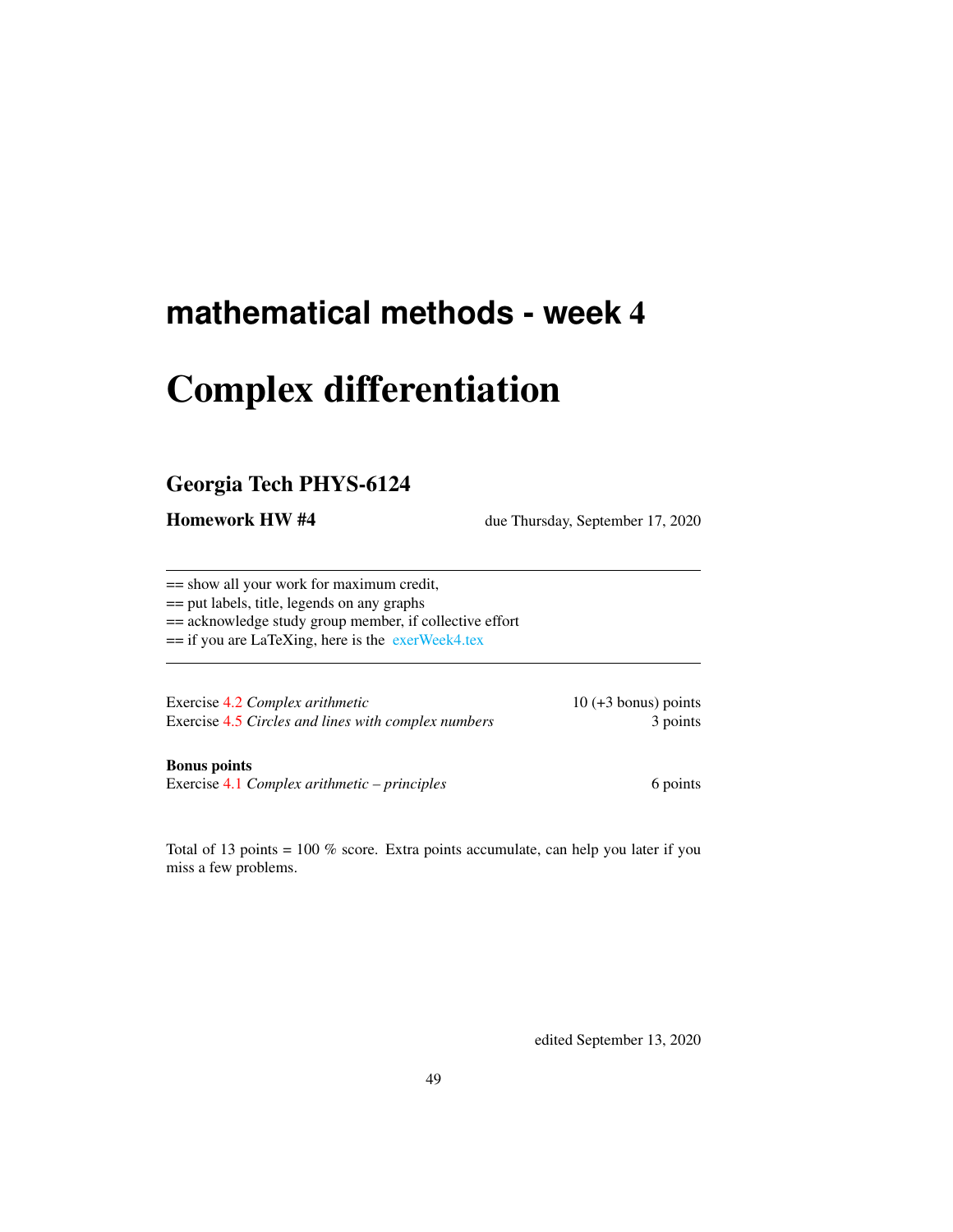Week 4 syllabus Tuesday, September 8, 2020

This week's lectures are related to Arfken, Weber & Harris [\[2\]](#page-2-1) Chapter 11 *Complex variable theory* [\(click here\).](http://ChaosBook.org/library/ArWeHa13chap11.pdf)

- *Complex numbers : full Tue lecture* Complex variables; History; algebraic and geometric insights; De Moivre's formula; roots of unity; functions of complex variables as mappings (the last 7 minutes were not in the live lecture)
	- AWH 11.1 *Complex variables and functions*

*Cauchy-Riemann : full Thu lecture* - differentiation of complex functions; Cauchy-Riemann conditions; [holomorphic](https://twitter.com/AlexKontorovich/status/1304755927665512450) (analytic) functions; conformal mappings (includes a conformal mapping clip that was not in the live lecture)

- AWH 11.2 *Cauchy-Riemann conditions*
- *Everything is allowed in love and war* (how to do problem sets)

## Optional reading

- Grigoriev notes [pages 2.1 2.3](http://ChaosBook.org/~predrag/courses/PHYS-6124-20/ln2.pdf) (clean and concise)
- I personally am a big fan of Stone and Goldbart [\[4\]](#page-2-2) [\(click here\);](http://ChaosBook.org/library/StGoChap17.pdf) our lectures on complex numbers follow Paul Goldbart's lectures.
	- SG 17.1 *Cauchy-Riemann equations*
	- SG 17.1.2 *Conformal mapping*
	- SG 17.3.3 *Blasius and Kutta-Joukowski theorems* (for the rocket scientists among us)
	- SG 17.6.1 *The point at infinity* (Riemann sphere)
- Ahlfors [\[1\]](#page-2-3) [\(click here\)](http://ChaosBook.org/library/Ahlfors53.pdf)
- Needham [\[3\]](#page-2-4) [\(click here\)](http://ChaosBook.org/library/Needham97.pdf)
- Alex Kontorovich, Rutgers MAT 640:503 [Complex Analysis.](https://sites.math.rutgers.edu/~alexk/2020F503/lectures.html) A wonderful lecturer, here he diverges into the story of Cardano and cubics. They are *cube*-ic for turer, nere ne diverges into the story of Cardano and cubics. They are *cube*-tc for a reason. Did you know people learned to use  $\sqrt{-1}$  before they understood that a number can be negative, like −1? Listen to his first lecture. Oh no! He just made me solve the cubic, something I had avoided my entire life. So far. You'll love it.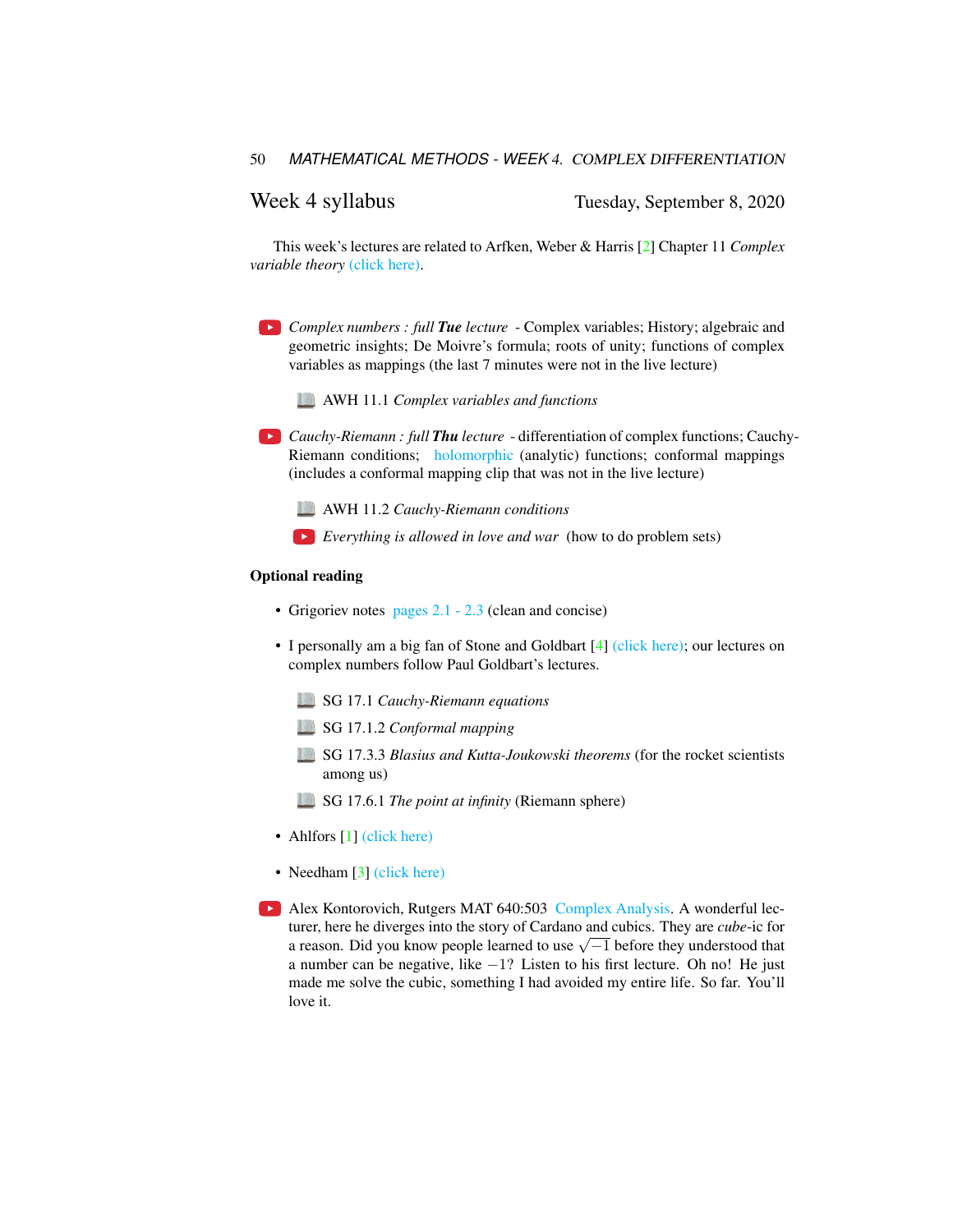<span id="page-2-5"></span>Figure 4.1: A unit vector e multiplied by a real number D traces out a circle of points in the complex plane. Multiplication by the imaginary unit *i* rotates a complex vector by 90<sup>0</sup>, so  $De +$ ite is a tangent to this circle, a line parametrized by a real number  $t$ .



# **Question** 4.1. Henriette Roux asks

Q You made us do exercise [4.5,](#page-4-0) but you did not cover this in class? I left it blank! A Mhm. I told you that complex numbers can be understood as vectors in the complex plane, vectors that can be added and multiplied by scalars. I told you that the multiplication by the imaginary unit i rotates a complex vector by  $90^0$ . I told you that in the polar representation, complex numbers define circle parametrized by their argument (phase). For example, a line is defined by its orientation  $e$ , and its shortest distance to the origin is along the vector  $De$ , of length D, see figure [4.1.](#page-2-5)

The point of the exercise is that if you use your high school sin's and cos's, this simple formula (and the other that have to do with circles) is a mess.

# References

- <span id="page-2-3"></span>[1] L. V. Ahlfors, *[Complex Analysis](http://books.google.com/books?vid=ISBN9780070006577)*, 3rd ed. (Mc Graw Hill, 1979).
- <span id="page-2-1"></span>[2] G. B. Arfken, H. J. Weber, and F. E. Harris, *[Mathematical Methods for Physi](http://books.google.com/books?vid=ISBN9780123846549)[cists: A Comprehensive Guide](http://books.google.com/books?vid=ISBN9780123846549)*, 7th ed. (Academic, New York, 2013).
- <span id="page-2-4"></span>[3] T. Needham, *[Visual Complex Analysis](http://dx.doi.org/10.2307/3618747)* (Oxford Univ. Press, Oxford UK, 1997).
- <span id="page-2-2"></span>[4] M. Stone and P. Goldbart, *[Mathematics for Physics: A Guided Tour for Graduate](http://dx.doi.org/10.1017/cbo9780511627040) [Students](http://dx.doi.org/10.1017/cbo9780511627040)* (Cambridge Univ. Press, Cambridge UK, 2009).

# **Exercises**

- <span id="page-2-0"></span>4.1. Complex arithmetic – principles: (Ahlfors [\[1\]](#page-2-3), pp. 1-3, 6-8)
	- (a) (bonus) Show that  $\frac{A+iB}{C+iD}$  is a complex number provided that  $C^2 + D^2 \neq 0$ . Show that an efficient way to compute a quotient is to multiply numerator and denominator by the conjugate of the denominator. Apply this scheme to compute the quotient  $\frac{A+iB}{C+iD}$ .
	- (b) (bonus) By considering the equation  $(x + iy)^2 = (A + iB)$  for real x, y, A and B, compute the square root of  $A + iB$  explicitly for the case  $B \neq 0$ . Repeat for the case  $B = 0$ . (To avoid confusion it is useful to adopt he convention that square roots of positive numbers have real signs.) Observe that the square root of any complex number exists and has two (in general complex) opposite values.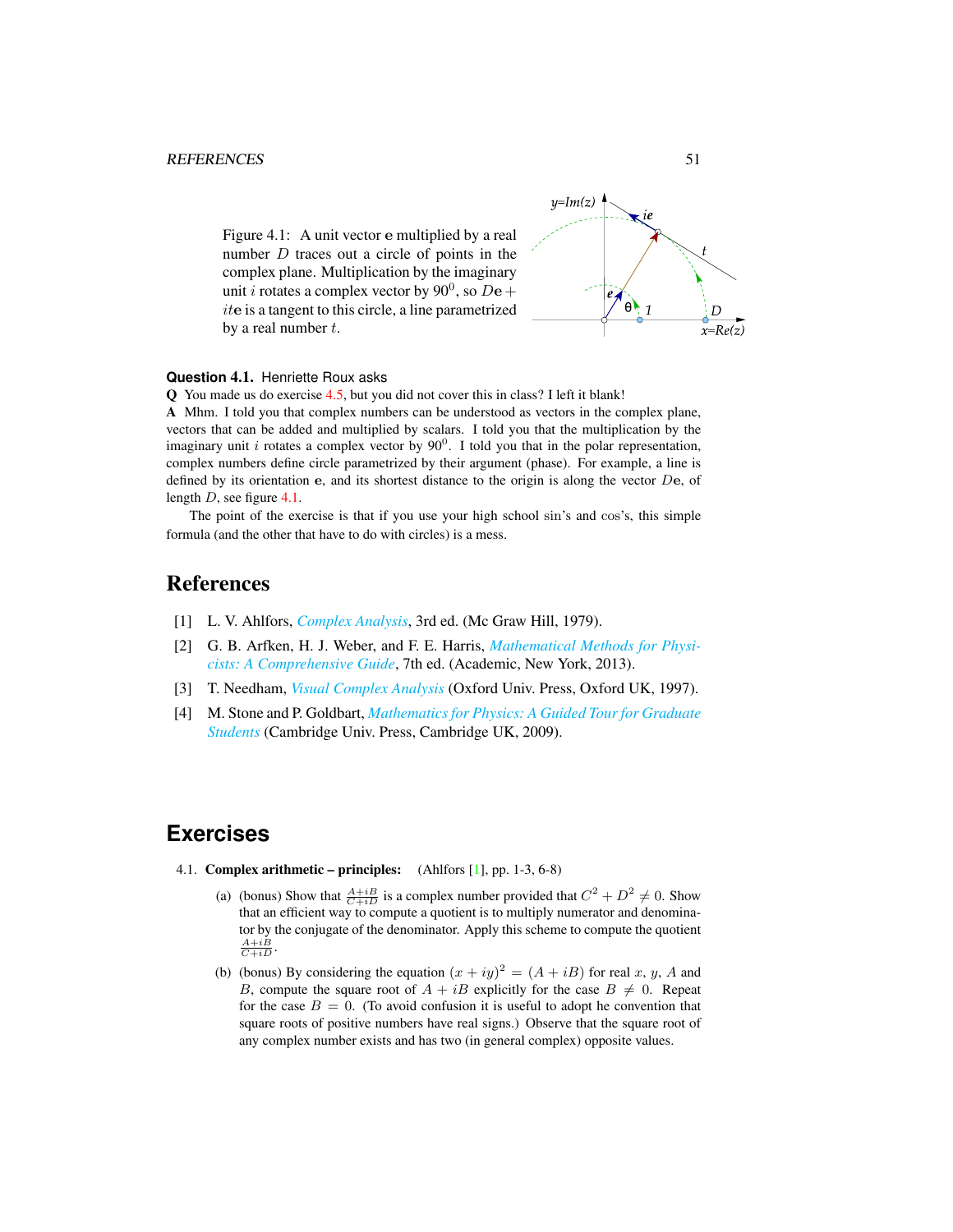- (c) (bonus) Show that  $\overline{z_1 + z_2} = \overline{z_1} + \overline{z_2}$  and that  $\overline{z_1 z_2} = \overline{z_1} \overline{z_2}$ . Hence show that  $\overline{z_1/z_2} = \overline{z_1}/\overline{z_2}$ . Note the more general result that for any rational operation R applied to the set of complex numbers  $z_1, z_2, \ldots$  we have  $R(z_1, z_2, \ldots)$  =  $R(\bar{z}_1, \bar{z}_2, \ldots)$ . Hence, show that if  $\zeta$  solves  $a_n z^n + a_{n-1} z^{n-1} + \cdots + a_0 = 0$ then  $\bar{\zeta}$  solves  $\bar{a}_n z^n + \bar{a}_{n-1} z^{n-1} + \cdots + \bar{a}_0 = 0$ .
- (d) (bonus) Show that  $|z_1 z_2| = |z_1||z_2|$ . Note that this extends to arbitrary finite products  $|z_1 z_2 ...| = |z_1| |z_2| ...$  Hence show that  $|z_1/z_2| = |z_1|/|z_2|$ . Show that  $|z_1 + z_2|^2 = |z_1|^2 + |z_2|^2 + 2\text{Re } z_1 \bar{z}_2$  and that  $|z_1 - z_2|^2 = |z_1|^2 + |z_2|^2 - 2\text{Im } z_1$  $2\text{Re }z_1\,\bar{z}_2.$
- <span id="page-3-0"></span>4.2. Complex arithmetic. (Ahlfors [\[1\]](#page-2-3), pp. 2-4, 6, 8, 9, 11)
	- (a) Find the values of

$$
(1+2i)^3
$$
,  $\frac{5}{-3+4i}$ ,  $\left(\frac{2+i}{3-2i}\right)$ ,  
 $(1+i)^N + (1-i)^N$  for  $N = 1, 2, 3, ...$ 

(b) If  $z = x + iy$  (with x and y real), find the real and imaginary parts of

$$
z^4
$$
,  $\frac{1}{z}$ ,  $\frac{z-1}{z+1}$ ,  $\frac{1}{z^2}$ .

(c) Show that, for all combinations of signs,

$$
\left(\frac{-1 \pm i\sqrt{3}}{2}\right)^3 = 1, \qquad \left(\frac{\pm 1 \pm i\sqrt{3}}{2}\right)^6 = 1.
$$

- (d) By using their Cartesian representations, compute  $\sqrt{i}$ ,  $\sqrt{-i}$ ,  $\sqrt{1+i}$  and  $\sqrt{\frac{1-i\sqrt{3}}{2}}$ .
- (e) By using the Cartesian representation, find the four values of  $\sqrt[4]{-1}$ .
- (f) By using their Cartesian representations, compute  $\sqrt[4]{i}$  and  $\sqrt[4]{-i}$ .
- (g) Solve the following quadratic equation (with real  $A, B, C$  and  $D$ ) for complex  $z$ :

$$
z^2 + (A + iB)z + C + iD = 0.
$$

(h) Show that the system of all matrices of the form

$$
\left[\begin{array}{rr}A&B\\-B&A\end{array}\right]
$$

(with real  $A$  and  $B$ ), when combined by matrix addition and matrix multiplication, is isomorphic to the field of complex numbers.

- (i) Verify by calculation that the values of  $z/(z^2 + 1)$  for  $z = x + iy$  and  $z = x iy$ are conjugate.
- (j) Find the absolute values of

$$
-2i(3+i)(2+4i)(1+i), \qquad \frac{(3+4i)(-1+2i)}{(-1-i)(3-i)}.
$$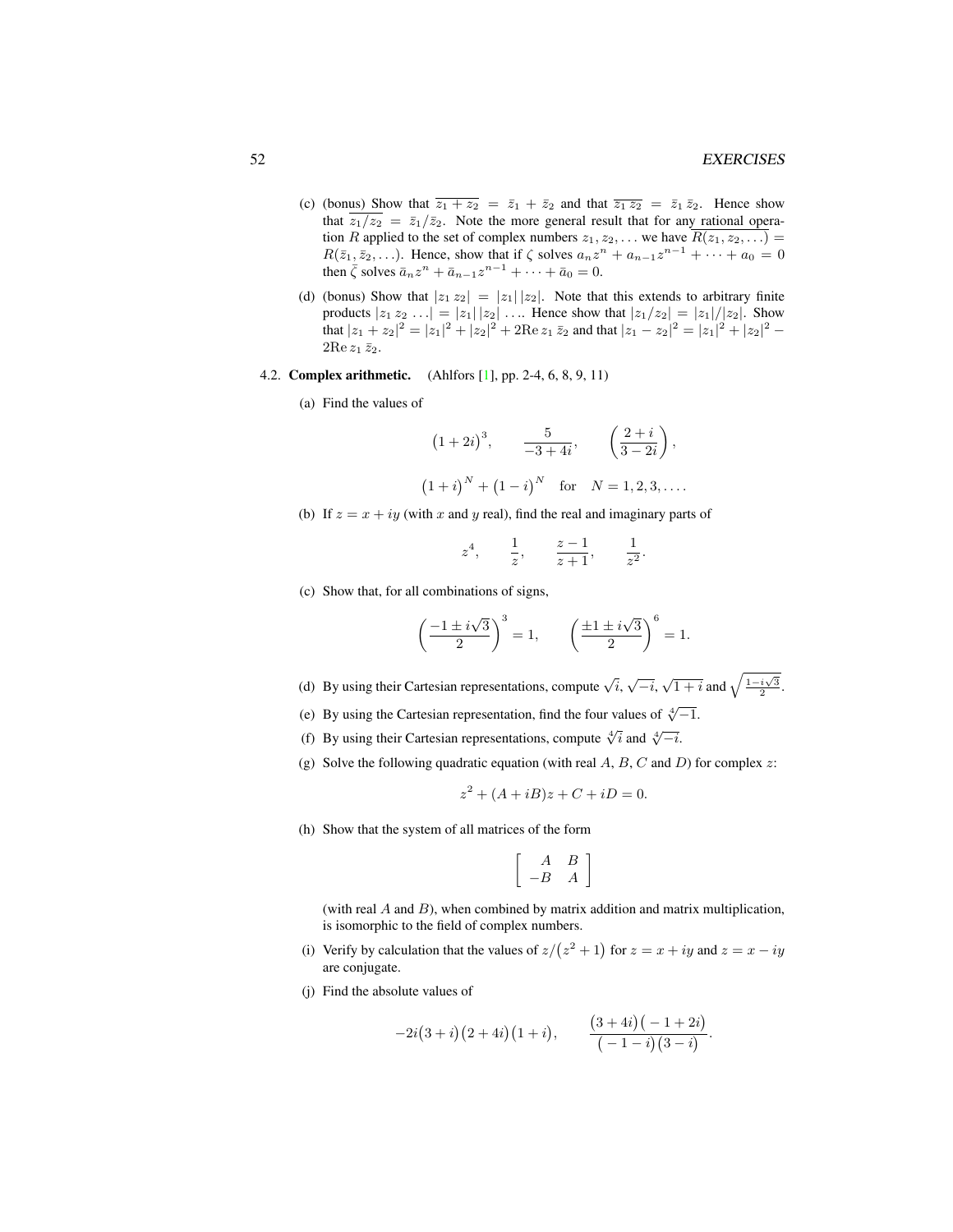## EXERCISES 53

(k) Prove that, for complex a and b, if either  $|a| = 1$  or  $|b| = 1$  then

$$
\left|\frac{a-b}{1-\bar{a}b}\right| = 1.
$$

What exception must be made if  $|a| = |b| = 1$ ?

- (l) Show that there are complex numbers z satisfying  $|z a| + |z + a| = 2|c|$  if and only if  $|a| \leq |c|$ . If this condition is fulfilled, what are the smallest and largest values of  $|z|$ ?
- (m) Prove the complex form of Lagrange's identity, viz., for complex  $\{a_j, b_j\}$

$$
\Big|\sum_{j=1}^n a_j b_j\Big|^2 = \sum_{j=1}^n |a_j|^2 \sum_{j=1}^n |b_j|^2 - \sum_{1 \le j < k \le n} |a_j \overline{b}_k - a_k \overline{b}_j|^2.
$$

### 4.3. Complex inequalities – principles: (Ahlfors [\[1\]](#page-2-3), pp. 9-11)

- (a) (bonus) Show that  $-|z| \leq \text{Re } z \leq |z|$  and that  $-|z| \leq \text{Im } z \leq |z|$ . When do the equalities Re  $z = |z|$  or Im  $z = |z|$  hold?
- (b) (bonus) Derive the so-called triangle inequality  $|z_1 + z_2| \leq |z_1| + |z_2|$ . Note that it extends to arbitrary sums:  $|z_1 + z_2 + \cdots| \leq |z_1| + |z_2| + \cdots$ . Under what circumstances does the equality hold? Show that  $|z_1 - z_2| \geq ||z_1| - |z_2||$ .
- (c) (bonus) Derive Cauchy's inequality, i.e., show that

$$
\Big|\sum_{j=1}^n w_j\, z_j\Big|^2 \le \Big|\sum_{j=1}^n |w_j|^2\, \Big|\sum_{j=1}^n |z_j|^2.
$$

- 4.4. Complex inequalities: (Ahlfors [\[1\]](#page-2-3), p. 11)
	- (a) (bonus) Prove that, for complex a and b such that  $|a| < 1$  and  $|b| < 1$ , we have  $|(a - b)/(1 - \bar{a}b)| < 1.$
	- (b) (bonus) Let  $\{a_j\}_{j=1}^n$  be a set of n complex variables and let  $\{\lambda_j\}_{j=1}^n$  be a set of n real variables.
		- If  $|a_j| < 1$ ,  $\lambda_j \ge 0$  and  $\sum_{j=1}^n \lambda_j = 1$ , show that  $\left| \sum_{j=1}^n \lambda_j a_j \right| < 1$ .
- <span id="page-4-0"></span>4.5. Circles and lines with complex numbers: (Needham [\[3\]](#page-2-4) p. 46)
	- (a) If  $c$  is a fixed complex number and  $R$  is a fixed real number, explain with a picture why  $|z - c| = R$  is the equation of a circle. Given that z satisfies the equation  $|z + 3 - 4i| = 2$ , find the minimum and maximum values of |z| and the corresponding positions of z.
	- (b) Consider the two straight lines in the complex plane that make an angle  $(\pi/2) + \phi$ with the real axis and lie a distance  $D$  from the origin. Show that points  $z$  on the lines satisfy one or other of Re  $(\cos \phi - i \sin \phi)z = \pm D$ .
	- (c) Consider the circle of points obeying  $|z (D + R)(\cos \phi + i \sin \phi)| = R$ . Give the centre of this circle and its radius. Determine what happens to this circle in the  $R \to \infty$  limit. (Note: In the *extended* complex plane the properties of circles and lines are unified. For this reason they are sometimes referred to as *circlines*.)

### 4.6. Plane geometry with complex numbers: (Ahlfors [\[1\]](#page-2-3), p. 15)